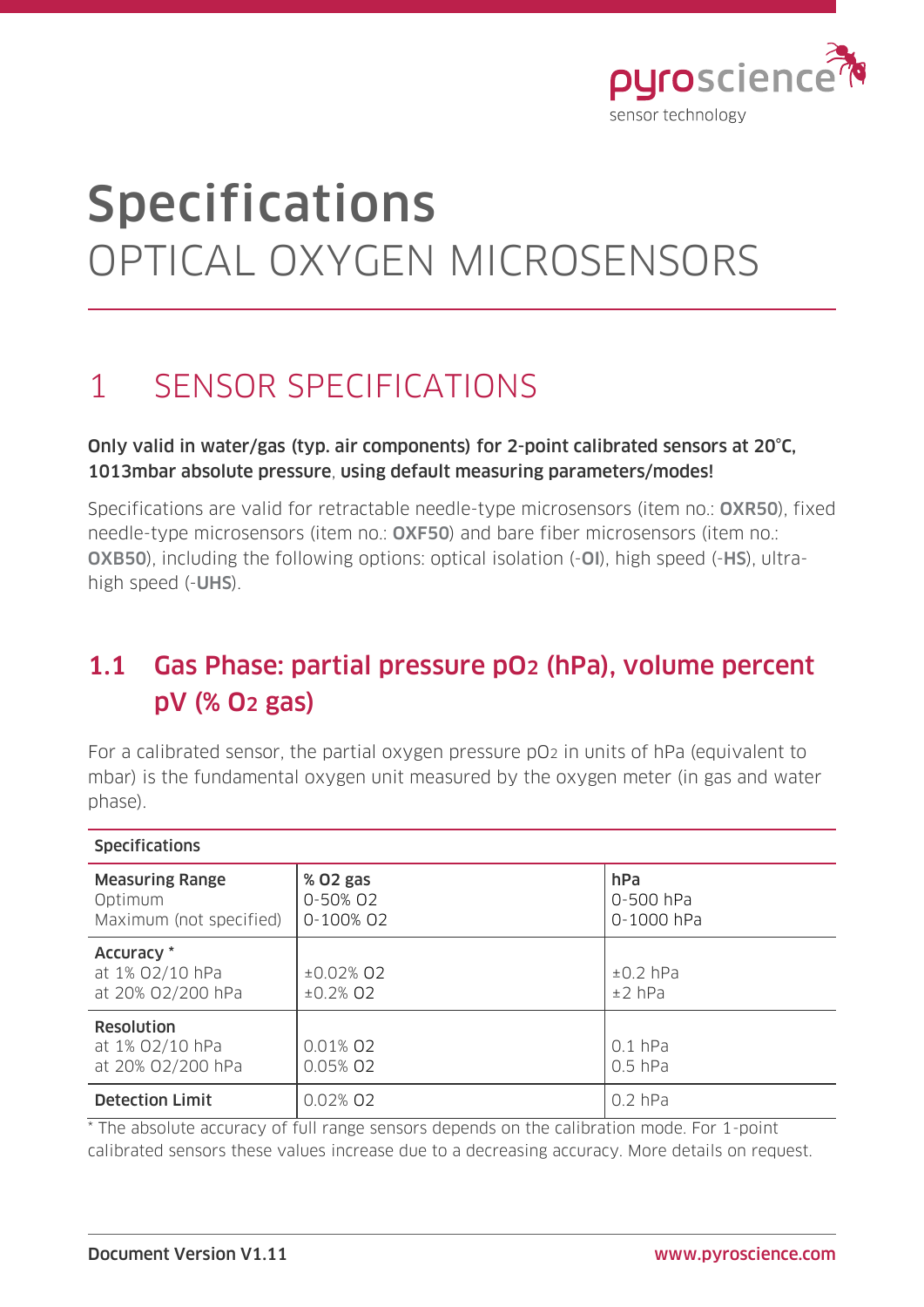### 1.2 Dissolved Oxygen: % air saturation, µmol/L, mg/L = ppm, mL/L

Oxygen dissolved in water can be expressed in % air saturation and in concentration units like  $\mu$ mol/L, mg/L (ppm), and mL/L. For details on calculation of dissolved oxygen units from partial pressure readings (interpolation formula based on temperature, atmospheric pressure and salinity), please see the respective sensor/oxygen meter manuals.

| <b>Specifications</b>                                             |                                                       |                                              |
|-------------------------------------------------------------------|-------------------------------------------------------|----------------------------------------------|
| <b>Measuring Range</b><br>Optimum<br>Maximum (not specified)      | % air saturation (a.s.)<br>0-250% a.s.<br>0-500% a.s. | $mg/L$ (ppm)<br>$0 - 22$ mg/L<br>$0-44$ mg/L |
| Accuracy *<br>at 5% a.s./0.44 mg/L<br>at 95% a.s./8.8 mg/L        | $\pm 0.1\%$ a.s.<br>$±1\%$ a.s.                       | $\pm 0.01$ mg/L<br>$\pm 0.1$ mg/L            |
| <b>Resolution</b><br>at 5% a.s./0.44 mg/L<br>at 95% a.s./8.8 mg/L | $0.05%$ a.s.<br>$0.25%$ a.s.                          | $0.005$ mg/L<br>$0.025$ mg/L                 |
| <b>Detection Limit</b>                                            | $0.1\%$ a.s.                                          | $0.01$ mg/L                                  |

\* The absolute accuracy of the full range sensors depends on the calibration mode. For 1-point calibrated sensors these values increase due to a decreasing accuracy. More details on request.

### 1.3 General Characteristics

| Response Time (t90) ‡<br>Gas<br>Water                                                     | standard<br>$<$ 1 sec<br>$<$ 2 sec                                                                                                          | with -OI<br>$<$ 2 sec<br>$<$ 3 sec | with -HS<br>$< 0.8$ sec<br>$< 0.8$ sec | with -UHS<br>$< 0.3$ sec<br>$< 0.3$ sec |
|-------------------------------------------------------------------------------------------|---------------------------------------------------------------------------------------------------------------------------------------------|------------------------------------|----------------------------------------|-----------------------------------------|
| <b>Temperature Range</b>                                                                  | specified: 0°C (32°F) to 50°C (122°F)<br>not specified: -20°C (-4°F) to 70°C (158°F)                                                        |                                    |                                        |                                         |
| <b>Minimum Lifetime</b><br>data points                                                    | standard $/ -01$<br>1,000,000                                                                                                               | -HS<br>< 1,000,000                 |                                        | -UHS<br><<1,000,000                     |
| <b>Calibration Modes</b>                                                                  | 1-point and 2-point calibration; obligatory to calibrate in<br>gas (water) calibration standards for measurements in gas<br>(water) samples |                                    |                                        |                                         |
| <b>Sensor Dimensions: OXR/OXF50</b><br>Length without cable (ca.)<br>Shaft diameter (ca.) | <b>OXR50</b><br>230 mm<br>8 mm                                                                                                              |                                    | OXF50<br>190 mm<br>8 mm                |                                         |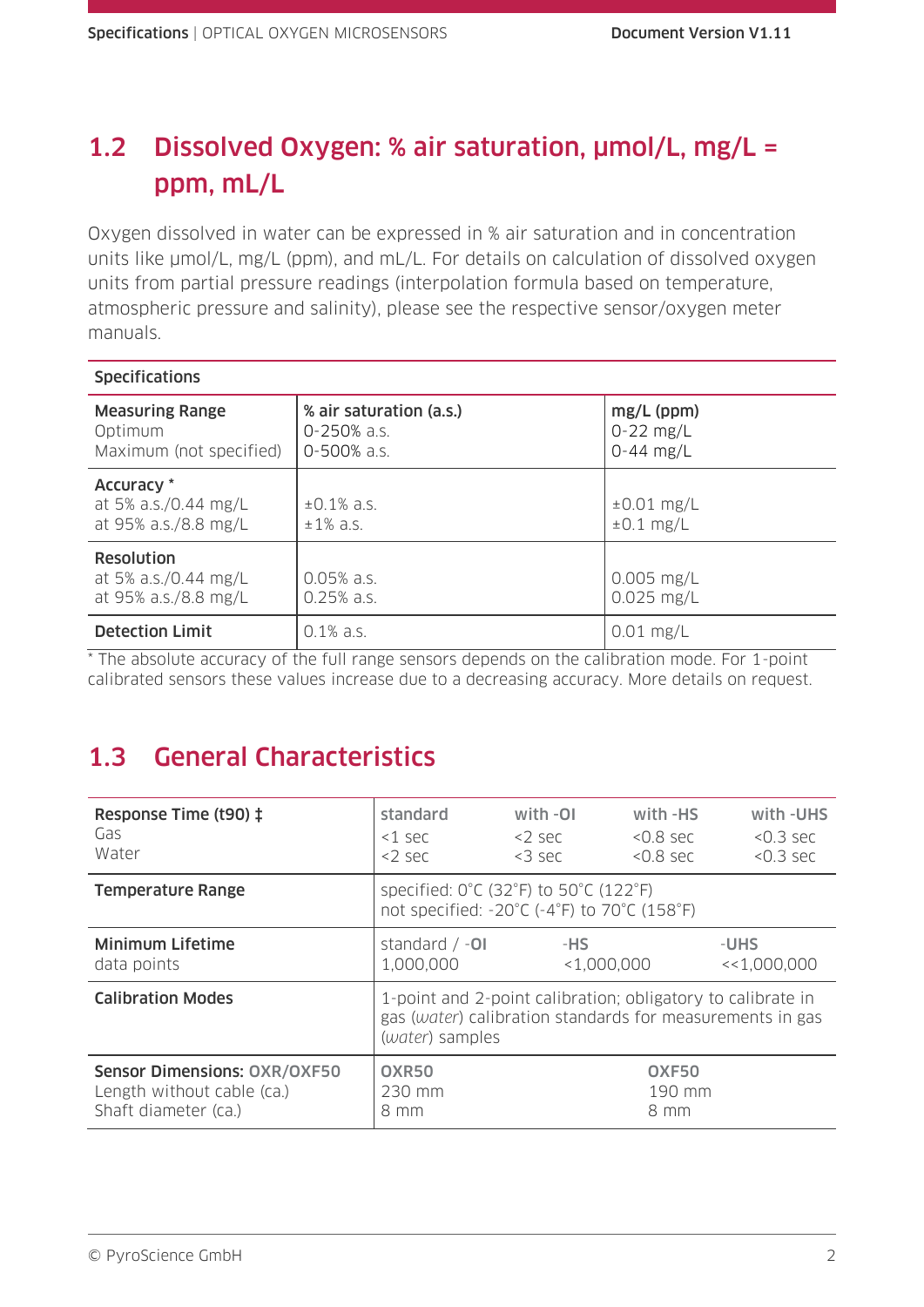| <b>Needle Dimensions: OXR/OXF50</b><br>Length<br>Diameter                                       | OXR50<br>40 mm<br>$0.5$ mm                                                                                                                                                                                      | OXF50<br>40 mm<br>$0.5$ mm                          |
|-------------------------------------------------------------------------------------------------|-----------------------------------------------------------------------------------------------------------------------------------------------------------------------------------------------------------------|-----------------------------------------------------|
| Fiber and Sensor Tip: OXR/OXF50<br>Fiber & tip diameter<br>Sensor tip position (rel. to needle) | OXR50<br>230 µm, 50-70 µm (tip)<br>$-6/0/+6/+12$ mm                                                                                                                                                             | OXF50<br>230 µm, 50-70 µm (tip)<br>ca. 6 mm (fixed) |
| <b>Sensor Dimensions: OXB50</b><br>Fiber & tip diameter<br>Tip geometry<br>Stripping lengths    | 230 µm, 50-70 µm (tip)<br>see image and text below<br>$A = 20$ mm, B = 100mm (other stripping lengths optional<br>on request)                                                                                   |                                                     |
| Cable length                                                                                    | ca. 2 m or ca. 4 m (custom versions up to ca. 20 m)                                                                                                                                                             |                                                     |
| <b>Application Areas</b>                                                                        | Laboratory, industry, research.<br><b>NOT</b> for medical or any safety-critical application.<br><b>NOT</b> for application in humans.<br><b>NOT</b> for application in food intended for human<br>consumption. |                                                     |

‡ Typical response times for 90% signal change. For liquids: measured for the transition from air into a stirred solution of 1% Na2SO3

#### Tip Geometry: OXB50

True to scale drawings with outer jacket (brown), plastic coating (grey), optical fiber (pink) and oxygen sensitive REDFLASH indicator (green).

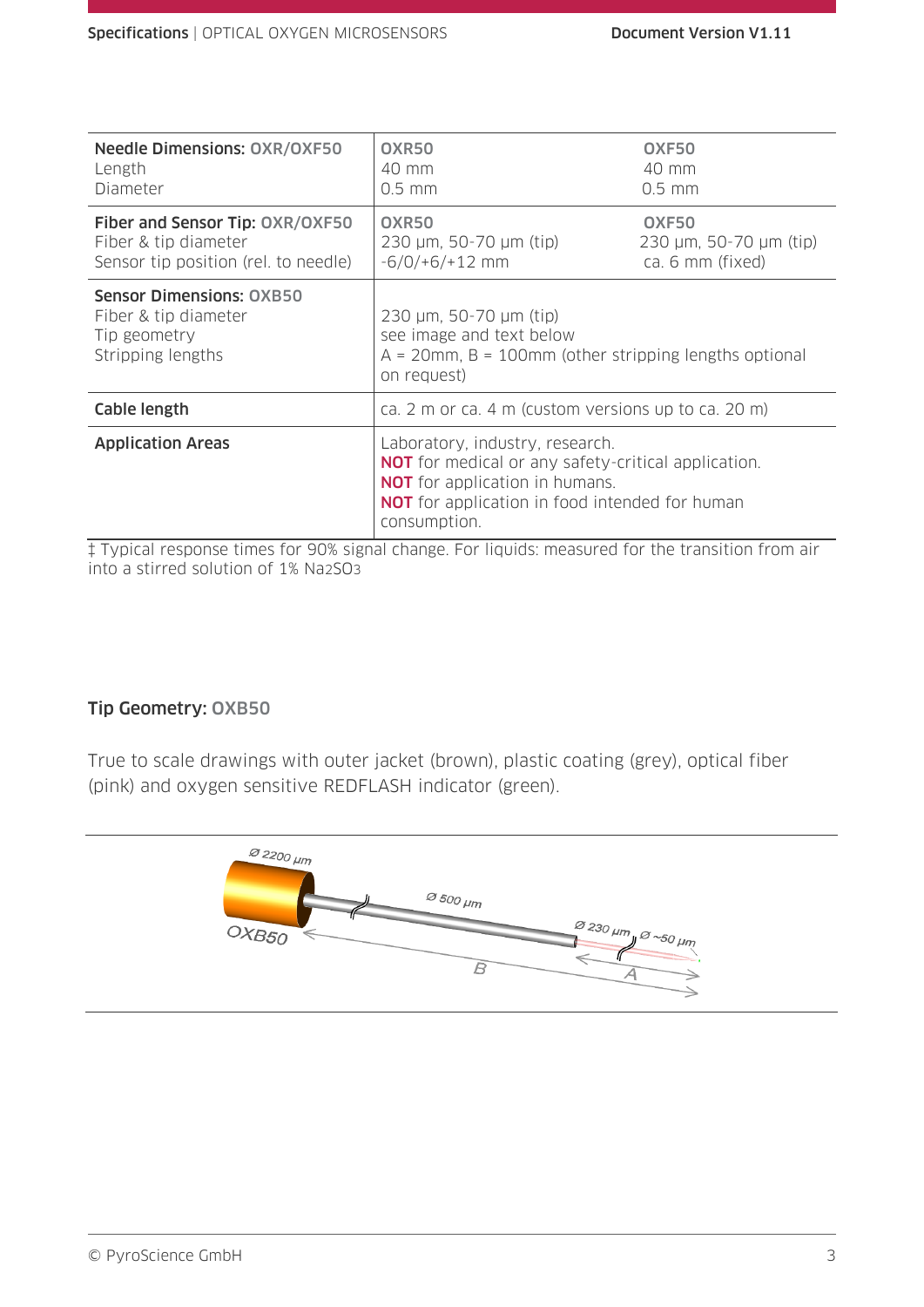# 2 APPLICABILITY AND CROSS-SENSITIVITY

|                                                    | <b>Applicability</b> | <b>Cross-Sensitivity</b> | NO Cross-Sensitivity |
|----------------------------------------------------|----------------------|--------------------------|----------------------|
|                                                    |                      |                          |                      |
| <b>Water/Aqueous solutions</b>                     | $\times$             |                          |                      |
| Gas Phase (typ. air components)                    | X                    |                          |                      |
| Ethanol <sup>1</sup> , <sup>2</sup>                | short-term only      |                          |                      |
| Methanol <sup>1</sup> , <sup>2</sup>               | short-term only      |                          |                      |
| Isopropanol <sup>1</sup> , <sup>2</sup>            | short-term only      |                          |                      |
| Other organic solvents <sup>3</sup>                |                      | X                        |                      |
| Chlorine gas (Cl2), NO <sub>2</sub> gas,<br>bleach |                      | $\times$                 |                      |
| pH 1-14                                            |                      |                          | $\times$             |
| CO <sub>2</sub>                                    |                      |                          | X                    |
| CH <sub>4</sub>                                    |                      |                          | $\times$             |
| H <sub>2</sub> S                                   |                      |                          | X                    |
| Any ionic species                                  |                      |                          | X                    |

 $1$  Not applicable for sensors with optical isolation  $(-0)$ .

<sup>2</sup> Only diluted and after conditioning– contact [info@pyroscience.com](mailto:info@pyroscience.com) for more information.

3 Includes liquid solvents and solvent vapors